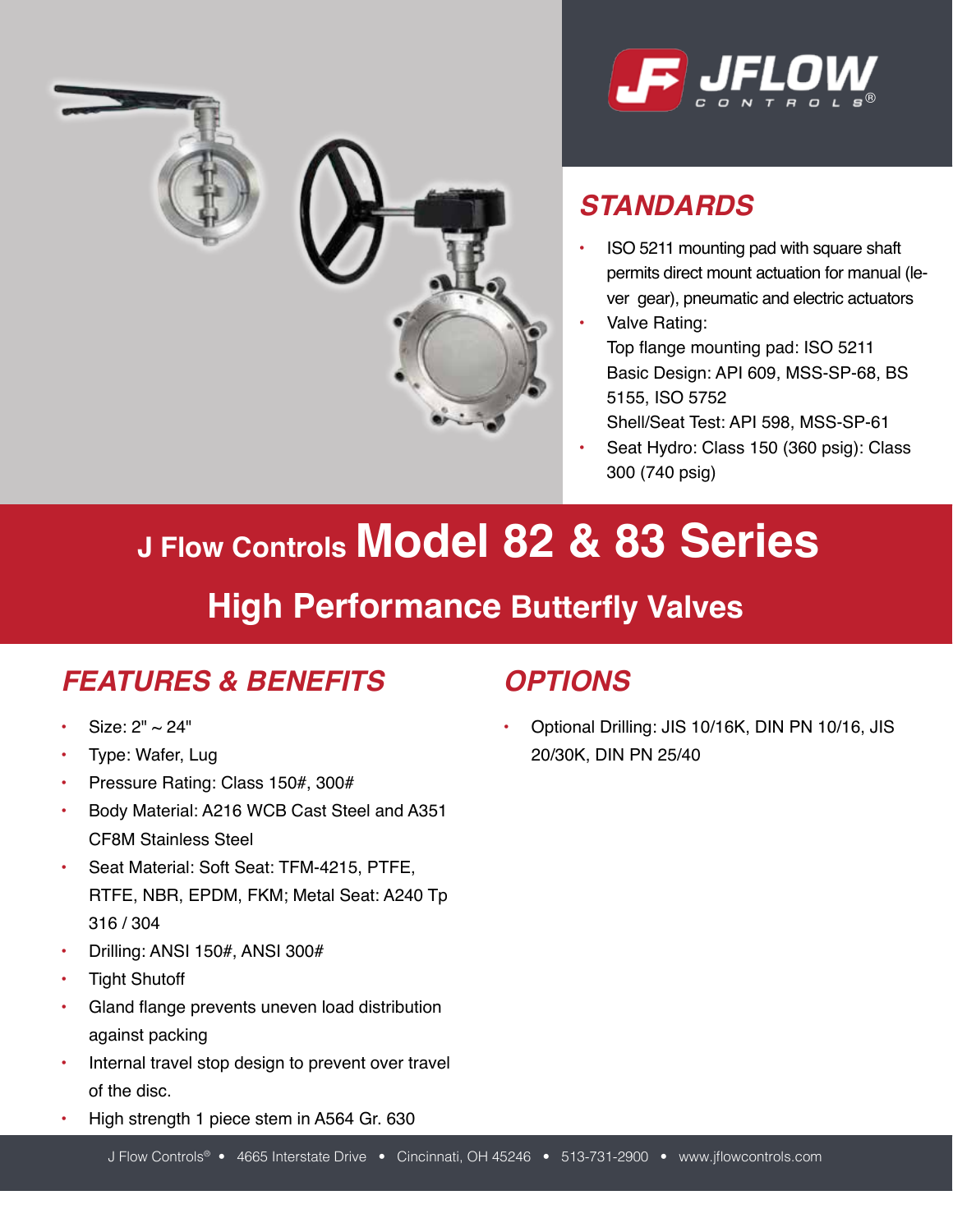#### **Model 82 & 83 Series Butterfly Valves**

*BILL OF MATERIALS: 82 Series Wafer Type 83 Series Lug Type*



Note: Dimensions Class 150:ANSI 150, JIS 10/16K, DIN PN 10/16 Class 300: ANSI 300, JIS 16/20/30K, DIN PN25/40

| <b>No</b>    | <b>Description</b>      | <b>Materials</b>                | Qty            |
|--------------|-------------------------|---------------------------------|----------------|
|              | Body                    | A216 WCB / A351 CF8M            |                |
| $\mathbf{2}$ | Disc                    | <b>A351 CF8M</b>                |                |
| 3            | Stem                    | A564 Gr. 630                    |                |
| 4            | Gland Flange            | A216 WCB / A351 CF8M            |                |
| 5            | <b>Packing Retainer</b> | A276 Tp 316                     |                |
| 6            | <b>Retainer Ring</b>    | <b>A351 CF8M</b>                |                |
|              | Seat                    | PTFE / RTFE / A240 Tp 316 / 304 |                |
| 8            | <b>Top Retainer</b>     | A283D - A36 / A276 Tp 316       |                |
| 9            | <b>Grand Packing</b>    | Graphite                        | 3              |
| 10           | <b>Upper Bearing</b>    | RTFE + 316SS                    |                |
| 11           | Lower Bearing           | RTFE + 316SS                    |                |
| 12           | Disc Pin                | A276 Tp 316                     | 2              |
| 13           | <b>Hex Socket Bolt</b>  | A283D - A36 / A276 316SS        | $4 - 14$       |
| 14           | Spring Washer           | A283D - A36 / A276 316SS        | $\overline{2}$ |
| 15           | Hex Nut                 | A283D - A36 / A276 316SS        | $\overline{2}$ |
| 16           | Stud Bolt               | A283D - A36 / A276 316SS        | $\mathcal{P}$  |
| 17           | <b>Flat Head Screw</b>  | A283D - A36 / A276 316SS        | $\overline{2}$ |

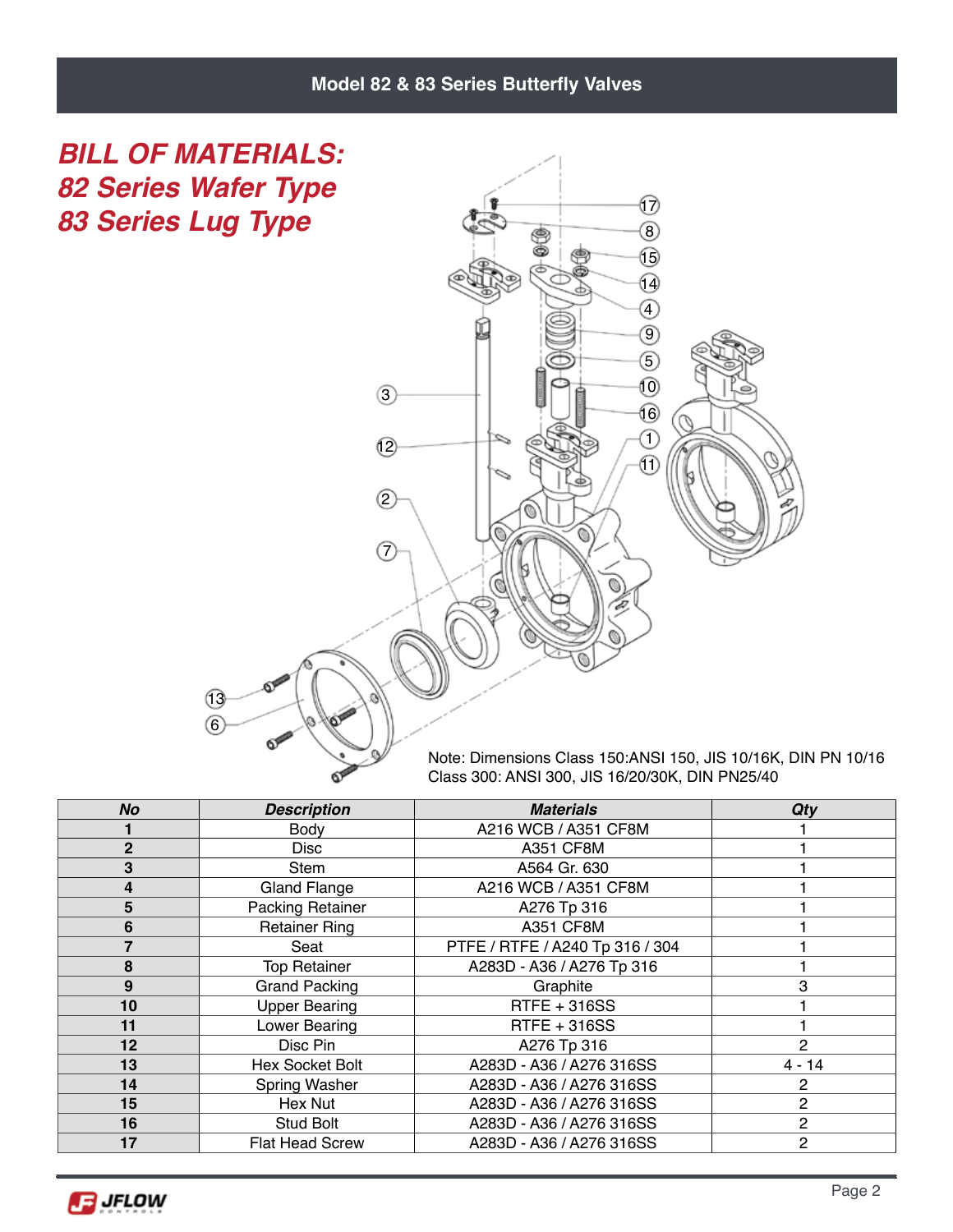### *DIMENSIONS: Model 82 Series Wafer Type, Class 150*





Front View



| <b>Size</b> | H     | H1   | H <sub>2</sub> | H3   | Ød   | F    | ØD    | <b>B.C.D1</b> |      |
|-------------|-------|------|----------------|------|------|------|-------|---------------|------|
| 2"          | 8.63  | 2.36 | 6.27           | 0.60 | 0.51 | 0.43 | 1.65  | 2.76          | 1.73 |
| $2 - 1/2"$  | 9.54  | 2.75 | 6.78           | 0.60 | 0.63 | 0.55 | 2.40  | 2.76          | 1.81 |
| 3"          | 9.85  | 3.01 | 6.84           | 0.60 | 0.63 | 0.55 | 2.91  | 2.76          | 1.89 |
| 4"          | 11.07 | 3.54 | 7.53           | 0.70 | 0.63 | 0.55 | 3.70  | 2.76          | 2.13 |
| 5"          | 12.55 | 4.09 | 8.45           | 0.70 | 0.71 | 0.55 | 4.65  | 2.76          | 2.24 |
| 6"          | 13.62 | 4.53 | 9.09           | 0.75 | 0.87 | 0.67 | 5.51  | 2.76          | 2.28 |
| 8"          | 15.91 | 5.65 | 10.26          | 0.81 | 0.87 | 0.67 | 7.40  | 2.76          | 2.52 |
| 10"         | 18.44 | 6.69 | 11.75          | 0.81 | 1.10 | 0.87 | 9.39  | 4.02          | 2.81 |
| 12"         | 20.63 | 7.76 | 12.88          | 0.95 | 1.10 | 0.87 | 11.02 | 4.02          | 3.19 |

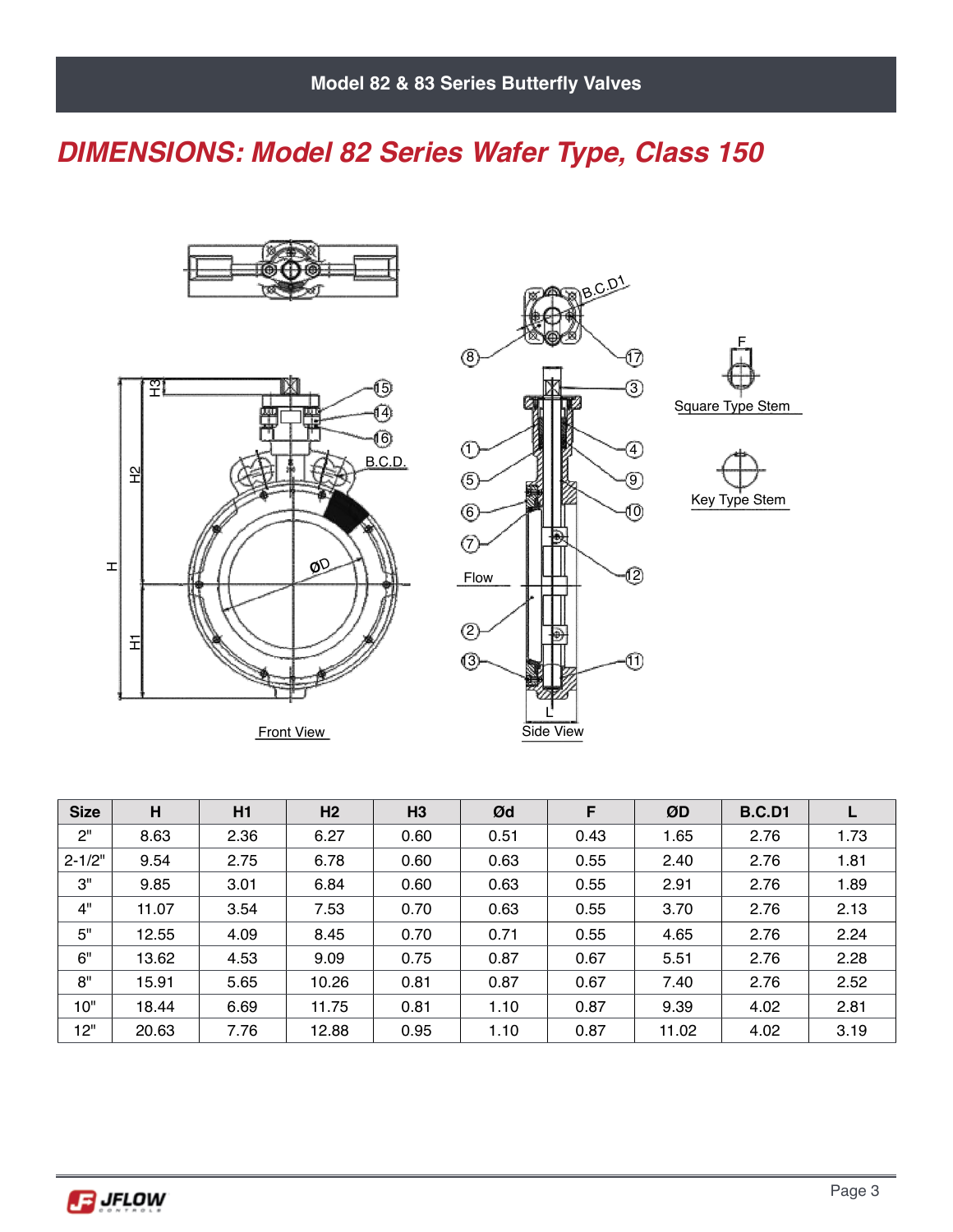#### *MATERIAL SELECTION: 82 Series Wafer Type Class 150*

|                |                         |                  | #150 CS-STHW      |                  | #150 SS-STHW      | Qty            |
|----------------|-------------------------|------------------|-------------------|------------------|-------------------|----------------|
| <b>No</b>      | <b>Description</b>      | <b>Soft Seat</b> | <b>Metal Seat</b> | <b>Soft Seat</b> | <b>Metal Seat</b> |                |
|                | Body                    |                  | <b>A216 WCB</b>   | <b>A351 CF8M</b> |                   |                |
| $\overline{2}$ | Disc                    |                  | A 351 CF8M        |                  |                   |                |
| 3              | Stem                    |                  | A 564 Gr. 630     |                  |                   |                |
| 4              | <b>Gland Flange</b>     |                  | <b>A216 WCB</b>   | <b>A351 CF8M</b> |                   |                |
| 5              | <b>Packing Retainer</b> |                  | A276 Tp 316       |                  |                   |                |
| 6              | <b>Retainer Ring</b>    |                  | <b>A351 CF8M</b>  |                  |                   |                |
| $\overline{7}$ |                         | PTFE / RTFE      | A240 Tp 316       | PTFE / RPTFE     | A240 Tp 316       |                |
|                | Seat                    |                  | A240 Tp 304       |                  | A240 Tp 304       |                |
| 8              | Top Retainer            |                  | A283D-A36         | A276 Tp 316      |                   |                |
| 9              | <b>Grand Packing</b>    |                  | Graphite          |                  |                   | 3              |
| 10             | <b>Upper Bearing</b>    |                  | $R.$ TFE + 316SS  |                  |                   |                |
| 11             | Lower Bearing           |                  | RTFE + 316SS      |                  |                   |                |
| 12             | Disc Pin                |                  | A276 Tp 316       |                  |                   | $\overline{2}$ |
| 13             | <b>Hex Socket Bolt</b>  |                  | A283D-A36         | A276 316SS       |                   | $4 - 14$       |
| 14             | Spring Washer           |                  | A283D-A36         | A276 316SS       |                   | $\mathbf{2}$   |
| 15             | Hex Nut                 |                  | A283D-A36         | A276 316SS       |                   | $\overline{c}$ |
| 16             | <b>Stud Bolt</b>        |                  | A283D-A36         | A276 316SS       |                   | $\overline{c}$ |
| 17             | <b>Flat Head Screw</b>  |                  | A283D-A36         | A276 316SS       |                   | $\overline{c}$ |

#### *FLANGE DRILLING TABLE*

| <b>Size</b> |               | <b>ANSI 150</b> |      |               | <b>J1S 10K</b> |      |               | <b>JIS 16K</b> |      |               | <b>PN10</b>  |      |               | <b>PN16</b> |      |
|-------------|---------------|-----------------|------|---------------|----------------|------|---------------|----------------|------|---------------|--------------|------|---------------|-------------|------|
| IN          | <b>B.C.D.</b> | n               | h    | <b>B.C.D.</b> | n              | h    | <b>B.C.D.</b> | $\mathbf n$    | h    | <b>B.C.D.</b> | $\mathsf{n}$ | h    | <b>B.C.D.</b> | n           | h    |
| 2"          | 4.75          | 4               | 0.75 | 4.72          | 4              | 0.75 | 4.72          | 8              | 0.75 | 4.92          | 4            | 0.71 | 4.92          | 4           | 0.71 |
| $2 - 1/2"$  | 5.50          | 4               | 0.75 | 5.51          | 4              | 0.75 | 5.51          | 8              | 0.75 | 5.71          | 4            | 0.71 | 5.71          | 4           | 0.71 |
| З"          | 6.00          | 4               | 0.75 | 5.91          | 8              | 0.75 | 6.30          | 8              | 0.91 | 6.30          | 8            | 0.71 | 6.30          | 8           | 0.71 |
| 4"          | 7.50          | 8               | 0.75 | 6.89          | 8              | 0.75 | 7.28          | 8              | 0.91 | 7.09          | 8            | 0.71 | 7.09          | 8           | 0.71 |
| 5"          | 8.50          | 8               | 0.88 | 8.27          | 8              | 0.91 | 8.86          | 8              | 0.98 | 8.27          | 8            | 0.71 | 8.27          | 8           | 0.71 |
| 6"          | 9.50          | 8               | 0.88 | 9.45          | 8              | 0.91 | 10.24         | 12             | 0.98 | 9.45          | 8            | 0.87 | 9.45          | 8           | 0.87 |
| 8"          | 11.75         | 8               | 0.88 | 11.42         | 12             | 0.91 | 12.01         | 12             | 0.98 | 11.61         | 8            | 0.87 | 11.61         | 12          | 0.87 |
| 10"         | 14.25         | 12              | 00.1 | 13.98         | 12             | 0.98 | 14.96         | 12             | 1.06 | 13.78         | 12           | 0.87 | 13.98         | 12          | 1.02 |
| 12"         | 17.00         | 12              | 1.00 | 15.75         | 16             | 0.98 | 16.93         | 16             | 1.06 | 15.75         | 12           | 0.87 | 16.14         | 12          | 1.02 |

Note:'n' Number of bolt holes

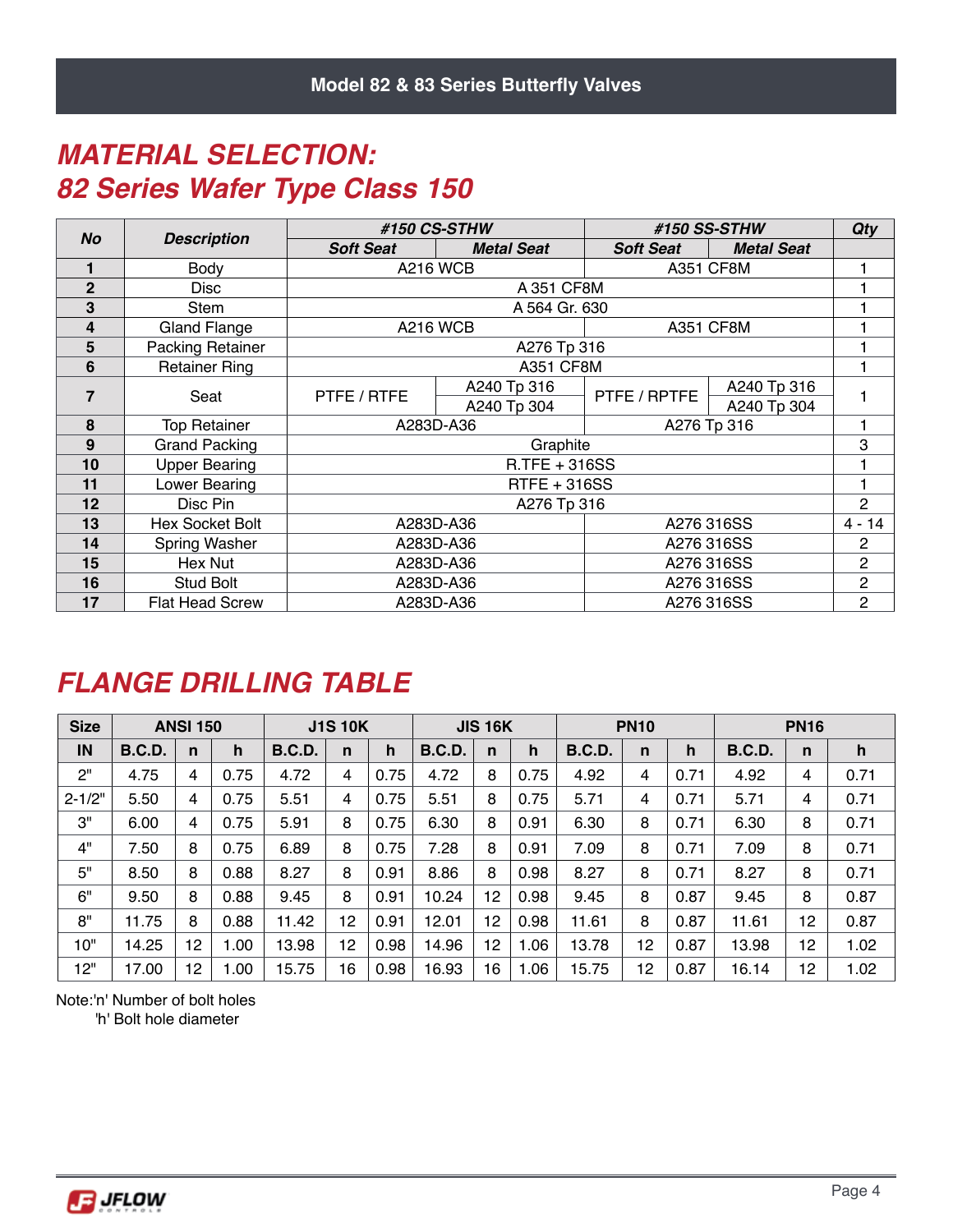# *DIMENSIONS: Model 82 Series Wafer Type, Class 300*





Front View



| <b>Size</b> | H     | H1   | H <sub>2</sub> | H <sub>3</sub> | Ød   | F    | ØD    | <b>B.C.D1</b> |      |
|-------------|-------|------|----------------|----------------|------|------|-------|---------------|------|
| 2"          | 8.63  | 2.36 | 6.27           | 0.60           | 0.51 | 0.43 | 1.65  | 2.76          | 1.73 |
| $2 - 1/2"$  | 9.54  | 2.75 | 6.78           | 0.60           | 0.63 | 0.55 | 2.40  | 2.76          | 1.81 |
| 3"          | 9.85  | 3.01 | 6.84           | 0.60           | 0.63 | 0.55 | 2.91  | 2.76          | 1.89 |
| 4"          | 11.07 | 3.54 | 7.53           | 0.70           | 0.63 | 0.55 | 3.70  | 2.76          | 2.13 |
| 5"          | 12.55 | 4.09 | 8.45           | 0.70           | 0.71 | 0.55 | 4.65  | 2.76          | 2.24 |
| 6"          | 13.62 | 4.53 | 9.09           | 0.75           | 0.87 | 0.67 | 5.51  | 2.76          | 2.28 |
| 8"          | 15.91 | 5.65 | 10.26          | 0.81           | 1.10 | 0.87 | 7.40  | 4.02          | 2.87 |
| 10"         | 18.44 | 6.69 | 11.75          | 0.81           | 1.10 | 0.87 | 9.39  | 4.02          | 3.25 |
| 12"         | 20.48 | 7.60 | 12.88          | 0.95           | 1.10 | 0.87 | 11.02 | 4.02          | 3.62 |

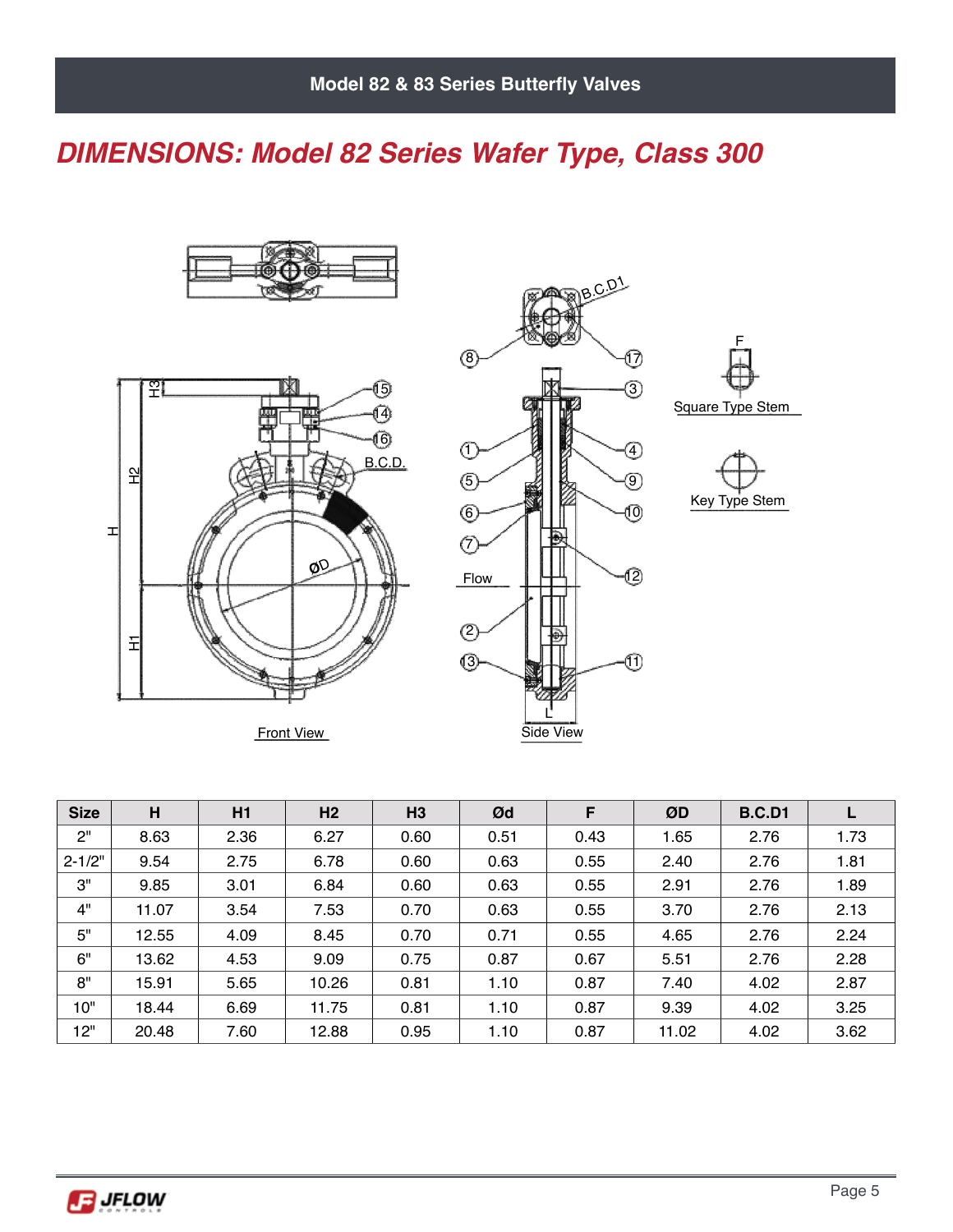#### *MATERIAL SELECTION: 82 Series Wafer Type Class 300*

| <b>No</b>      |                         |                  | #300 CS-STHW         |                  | #300 SS-STHW      | Qty            |
|----------------|-------------------------|------------------|----------------------|------------------|-------------------|----------------|
|                | <b>Description</b>      | <b>Soft Seat</b> | <b>Metal Seat</b>    | <b>Soft Seat</b> | <b>Metal Seat</b> |                |
|                | Body                    |                  | <b>A216 WCB</b>      | <b>A351 CF8M</b> |                   |                |
| $\overline{2}$ | Disc                    |                  | A 351 CF8M           |                  |                   |                |
| 3              | Stem                    |                  | A 564 Gr. 630        |                  |                   |                |
| 4              | <b>Gland Flange</b>     |                  | <b>A216 WCB</b>      | <b>A351 CF8M</b> |                   |                |
| 5              | <b>Packing Retainer</b> |                  | A276 Tp 316          |                  |                   |                |
| 6              | <b>Retainer Ring</b>    |                  | <b>A351 CF8M</b>     |                  |                   |                |
| 7              | Seat                    | PTFE / RTFE      | A240 Tp 316          | PTFE / RPTFE     | A240 Tp 316       |                |
|                |                         |                  | A240 Tp 304          |                  | A240 Tp 304       |                |
| 8              | <b>Top Retainer</b>     |                  | A283D-A36            |                  | A276 Tp 316       |                |
| 9              | <b>Grand Packing</b>    |                  | Graphite             |                  |                   | 3              |
| 10             | <b>Upper Bearing</b>    |                  | <b>R.TFE + 316SS</b> |                  |                   |                |
| 11             | Lower Bearing           |                  | <b>RTFE + 316SS</b>  |                  |                   |                |
| 12             | Disc Pin                |                  | A276 Tp 316          |                  |                   | $\overline{2}$ |
| 13             | Hex Socket Bolt         |                  | A283D-A36            | A276 316SS       |                   | $4 - 14$       |
| 14             | Spring Washer           |                  | A283D-A36            |                  | A276 316SS        | $\overline{c}$ |
| 15             | Hex Nut                 |                  | A283D-A36            | A276 316SS       |                   | 2              |
| 16             | Stud Bolt               |                  | A283D-A36            |                  | A276 316SS        | $\mathbf{2}$   |
| 17             | <b>Flat Head Screw</b>  |                  | A283D-A36            | A276 316SS       |                   | $\overline{c}$ |

#### *FLANGE DRILLING TABLE*

| <b>Size</b> |               | <b>ANSI 300</b> |      |               | <b>J1S 16K/20K</b> |      |               | <b>JIS 30K</b> |      |               | <b>PN25</b>  |      |               | <b>PN40</b>  |      |
|-------------|---------------|-----------------|------|---------------|--------------------|------|---------------|----------------|------|---------------|--------------|------|---------------|--------------|------|
| IN          | <b>B.C.D.</b> | n               | h    | <b>B.C.D.</b> | n                  | h    | <b>B.C.D.</b> | n              | h    | <b>B.C.D.</b> | $\mathsf{n}$ | h    | <b>B.C.D.</b> | $\mathsf{n}$ | h    |
| 2"          | 5.00          | 8               | 0.75 | 4.72          | 8                  | 0.75 | 5.12          | 8              | 0.75 | 4.92          | 4            | 0.71 | 4.92          | 4            | 0.71 |
| $2 - 1/2"$  | 5.87          | 8               | 0.87 | 5.51          | 8                  | 0.75 | 6.3           | 8              | 0.91 | 5.71          | 8            | 0.71 | 5.71          | 8            | 0.71 |
| 3"          | 6.63          | 8               | 0.87 | 6.30          | 8                  | 0.91 | 6.69          | 8              | 0.91 | 6.30          | 8            | 0.71 | 6.30          | 8            | 0.71 |
| 4"          | 7.87          | 8               | 0.87 | 7.28          | 8                  | 0.98 | 7.68          | 8              | 0.98 | 7.48          | 8            | 0.87 | 7.48          | 8            | 0.87 |
| 5"          | 9.25          | 8               | 0.87 | 8.86          | 8                  | 0.98 | 9.06          | 8              | 0.98 | 8.66          | 8            | 1.02 | 8.66          | 8            | 1.02 |
| 6"          | 10.62         | 12              | 0.87 | 10.24         | 12                 | 0.98 | 10.83         | 12             | 1.06 | 9.84          | 8            | 1.02 | 9.84          | 8            | 1.02 |
| 8"          | 13.00         | 12              | 1.00 | 12.01         | 12                 | 0.98 | 12.60         | 12             | 1.06 | 12.20         | 12           | 1.02 | 12.60         | 12           | 1.18 |
| 10"         | 15.25         | 16              | 1.13 | 14.96         | 12                 | 1.06 | 15.35         | 12             | 1.30 | 14.57         | 12           | 1.18 | 15.16         | 12           | 1.30 |
| 12"         | 17.75         | 16              | 1.25 | 16.93         | 16                 | 1.06 | 17.72         | 16             | 1.30 | 16.93         | 16           | 1.18 | 17.72         | 16           | 1.30 |

Note:'n' Number of bolt holes

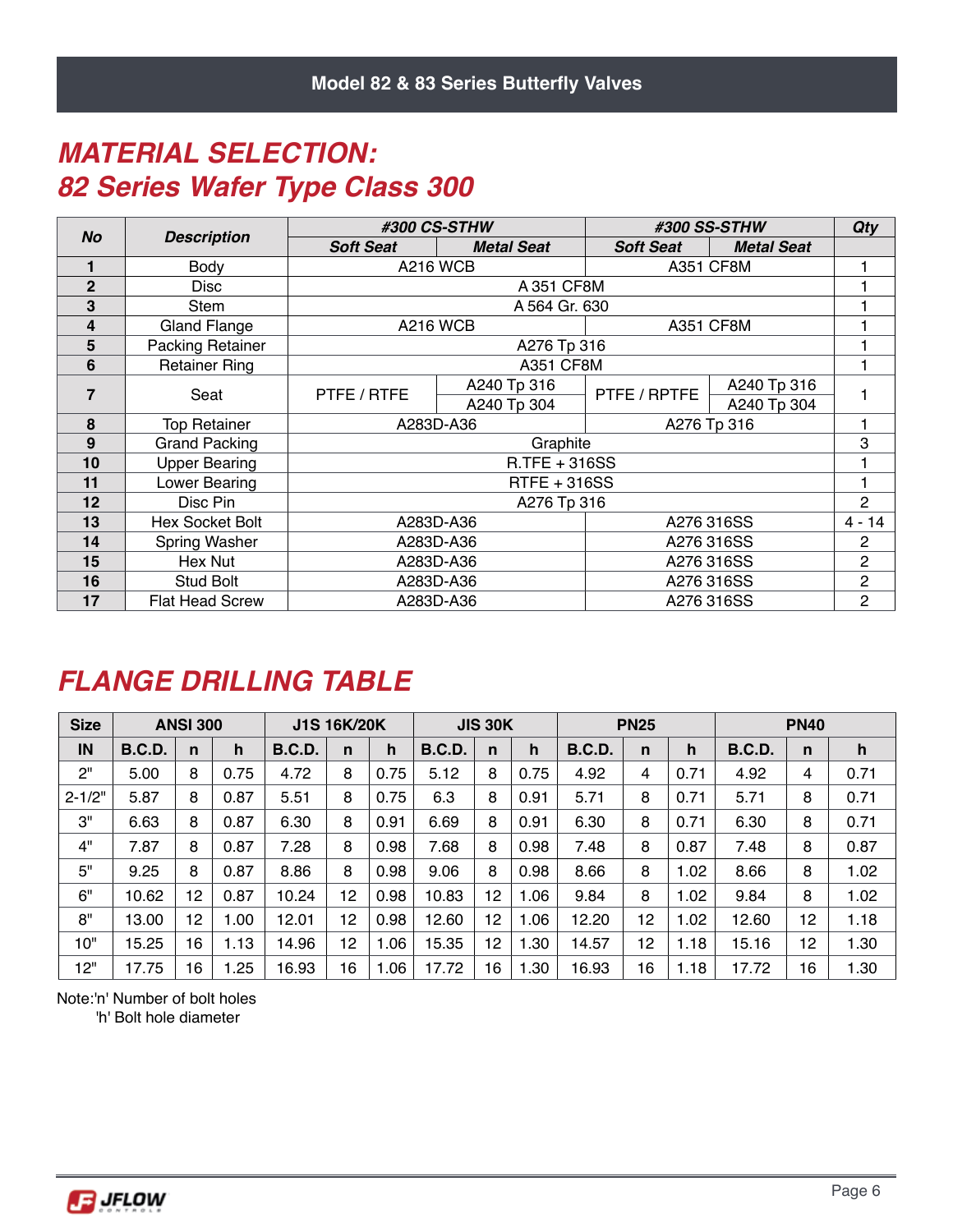# *DIMENSIONS: Model 83 Series Lug Type, Class 150*







| <b>Size</b> | H     | H <sub>1</sub> | H <sub>2</sub> | H <sub>3</sub> | Ød   | F    | ØD    | <b>B.C.D1</b> | L    |
|-------------|-------|----------------|----------------|----------------|------|------|-------|---------------|------|
| 2"          | 8.63  | 2.36           | 6.27           | 0.60           | 0.51 | 0.43 | 1.65  | 2.76          | 1.73 |
| $2 - 1/2"$  | 9.54  | 2.76           | 6.78           | 0.60           | 0.63 | 0.55 | 2.40  | 2.76          | 1.81 |
| З"          | 9.85  | 3.01           | 6.84           | 0.60           | 0.63 | 0.55 | 2.91  | 2.76          | 1.89 |
| 4"          | 11.07 | 3.54           | 7.53           | 0.70           | 0.63 | 0.55 | 3.70  | 2.76          | 2.13 |
| 5"          | 12.55 | 4.09           | 8.45           | 0.70           | 0.71 | 0.55 | 4.65  | 2.76          | 2.24 |
| 6"          | 13.62 | 4.53           | 9.09           | 0.75           | 0.87 | 0.67 | 5.51  | 2.76          | 2.28 |
| 8"          | 15.91 | 5.65           | 10.26          | 0.81           | 0.87 | 0.87 | 7.40  | 2.76          | 2.52 |
| 10"         | 18.44 | 6.69           | 11.75          | 0.81           | 1.10 | 0.87 | 9.39  | 4.02          | 2.81 |
| 12"         | 20.63 | 7.76           | 12.88          | 0.95           | 1.10 | 0.87 | 11.02 | 4.02          | 1.81 |
| 14"         | 26.87 | 11.00          | 15.87          | 2.76           | 1.50 |      |       | 5.51          | 3.62 |
| 16"         | 31.66 | 12.54          | 19.12          | 3.48           | 1.77 |      |       | 6.50          | 4.02 |
| 18"         | 33.73 | 13.31          | 20.41          | 3.48           | 2.17 |      |       | 6.50          | 4.49 |
| 20"         | 34.59 | 14.17          | 20.41          | 3.48           | 2.17 |      |       | 6.50          | 5.00 |
| 24"         | 39.76 | 16.70          | 23.05          | 3.68           | 2.56 |      |       | 6.50          | 6.06 |

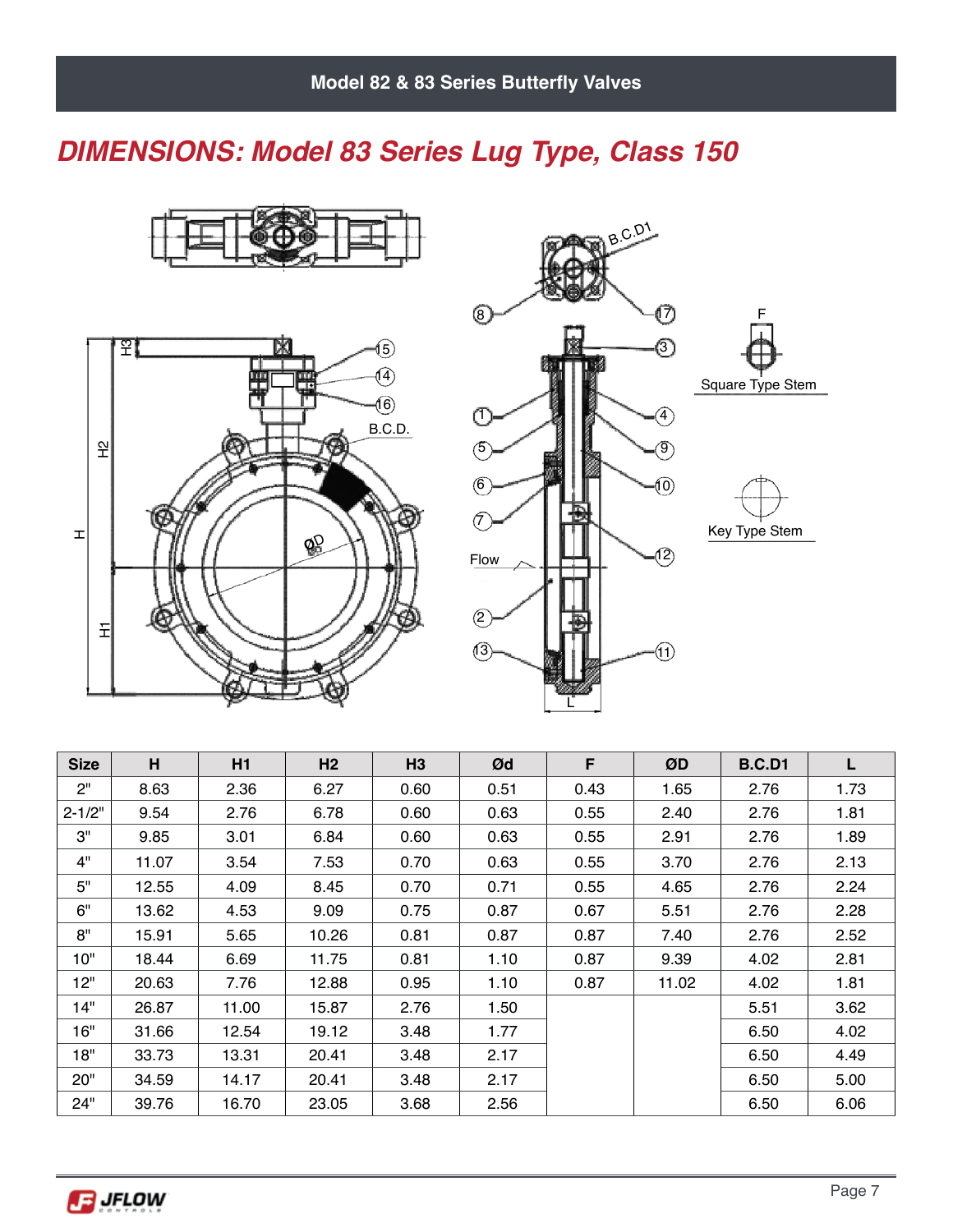#### *MATERIAL SELECTION: 83 Series Lug Type Class 150*

|                |                         |                  | #300 CS-STHW      |                  | #300 SS-STHW      | <b>Qty</b>     |
|----------------|-------------------------|------------------|-------------------|------------------|-------------------|----------------|
| <b>No</b>      | <b>Description</b>      | <b>Soft Seat</b> | <b>Metal Seat</b> | <b>Soft Seat</b> | <b>Metal Seat</b> |                |
|                | Body                    |                  | <b>A216 WCB</b>   | <b>A351 CF8M</b> |                   |                |
| $\overline{2}$ | Disc                    |                  | A 351 CF8M        |                  |                   |                |
| 3              | Stem                    |                  | A 564 Gr. 630     |                  |                   |                |
| 4              | <b>Gland Flange</b>     |                  | <b>A216 WCB</b>   | <b>A351 CF8M</b> |                   |                |
| 5              | <b>Packing Retainer</b> |                  | A276 Tp 316       |                  |                   |                |
| 6              | <b>Retainer Ring</b>    |                  | <b>A351 CF8M</b>  |                  |                   |                |
| 7              | Seat                    | PTFE / RTFE      | A240 Tp 316       | PTFE / RPTFE     | A240 Tp 316       |                |
|                |                         |                  | A240 Tp 304       |                  | A240 Tp 304       |                |
| 8              | <b>Top Retainer</b>     |                  | A283D-A36         |                  | A276 Tp 316       |                |
| 9              | <b>Grand Packing</b>    |                  | Graphite          |                  |                   | 3              |
| 10             | <b>Upper Bearing</b>    |                  | $R.$ TFE + 316SS  |                  |                   |                |
| 11             | Lower Bearing           |                  | RTFE + 316SS      |                  |                   |                |
| 12             | Disc Pin                |                  | A276 Tp 316       |                  |                   | $\overline{2}$ |
| 13             | <b>Hex Socket Bolt</b>  |                  | A283D-A36         |                  | A276 316SS        | $4 - 14$       |
| 14             | Spring Washer           |                  | A283D-A36         |                  | A276 316SS        | $\mathbf{2}$   |
| 15             | Hex Nut                 |                  | A283D-A36         |                  | A276 316SS        | 2              |
| 16             | <b>Stud Bolt</b>        |                  | A283D-A36         | A276 316SS       | $\overline{c}$    |                |
| 17             | <b>Flat Head Screw</b>  |                  | A283D-A36         |                  | A276 316SS        | $\mathbf{2}$   |

#### *FLANGE DRILLING TABLE*

| <b>Size</b> |               | <b>PN10</b> |      |               | <b>PN16</b> |      | <b>ANSI 150 LBS</b> |              |      |               | <b>JIS 10K</b> |      |               | <b>JIS 16K</b> |      |
|-------------|---------------|-------------|------|---------------|-------------|------|---------------------|--------------|------|---------------|----------------|------|---------------|----------------|------|
| In.         | <b>B.C.D.</b> | n           | h    | <b>B.C.D.</b> | n           | h    | <b>B.C.D.</b>       | $\mathsf{n}$ | h    | <b>B.C.D.</b> | $\mathsf{n}$   | h    | <b>B.C.D.</b> | n              | h    |
| 2"          | 4.92          | 4           | 0.71 | 4.92          | 4           | 0.71 | 4.75                | 4            | 0.75 | 4.72          | 4              | 0.75 | 4.72          | 8              | 0.75 |
| $2 - 1/2"$  | 5.71          | 4           | 0.71 | 5.71          | 4           | 0.71 | 5.50                | 4            | 0.75 | 5.51          | 4              | 0.75 | 5.51          | 8              | 0.75 |
| З"          | 6.30          | 8           | 0.71 | 6.30          | 8           | 0.71 | 6.00                | 4            | 0.75 | 5.91          | 8              | 0.75 | 6.30          | 8              | 0.91 |
| 4"          | 7.09          | 8           | 0.71 | 7.09          | 8           | 0.71 | 7.50                | 8            | 0.75 | 6.89          | 8              | 0.75 | 7.28          | 8              | 0.91 |
| 5"          | 8.27          | 8           | 0.71 | 8.27          | 8           | 0.71 | 8.50                | 8            | 0.87 | 8.27          | 8              | 0.91 | 8.86          | 8              | 0.98 |
| 6"          | 9.45          | 8           | 0.87 | 9.45          | 8           | 0.87 | 9.50                | 8            | 0.87 | 9.45          | 8              | 0.91 | 10.24         | 12             | 0.98 |
| 8"          | 11.61         | 8           | 0.87 | 11.61         | 12          | 0.87 | 11.75               | 8            | 0.87 | 11.42         | 12             | 0.91 | 12.01         | 12             | 0.98 |
| 10"         | 13.78         | 12          | 0.87 | 13.98         | 12          | 1.02 | 14.25               | 12           | 1.00 | 13.98         | 12             | 0.98 | 14.96         | 12             | 1.06 |
| 12"         | 15.75         | 12          | 0.87 | 16.14         | 12          | 1.02 | 17.00               | 12           | 1.00 | 15.75         | 16             | 0.98 | 16.93         | 16             | 1.06 |
| 14"         | 18.11         | 16          | 0.87 | 18.50         | 16          | 1.02 | 18.75               | 12           | 1.13 | 17.52         | 16             | 0.98 | 18.90         | 16             | 1.30 |
| 16"         | 20.28         | 16          | 1.02 | 20.67         | 16          | 1.18 | 21.25               | 16           | 1.13 | 20.08         | 16             | 1.06 | 21.26         | 16             | 1.30 |
| 18"         | 22.24         | 20          | 1.02 | 23.03         | 20          | 1.18 | 22.75               | 16           | 1.25 | 22.24         | 20             | 106  | 23.82         | 20             | 1.30 |
| 20"         | 24.41         | 20          | 1.02 | 25.59         | 20          | 1.30 | 25.00               | 20           | 1.25 | 24.41         | 20             | 1.06 | 25.98         | 20             | 1.30 |
| 24"         | 28.54         | 20          | 1.18 | 30.31         | 20          | 1.42 | 29.50               | 20           | 1.37 | 28.74         | 24             | 1.30 | 30.31         | 24             | 1.54 |

Note:'n' Number of bolt holes

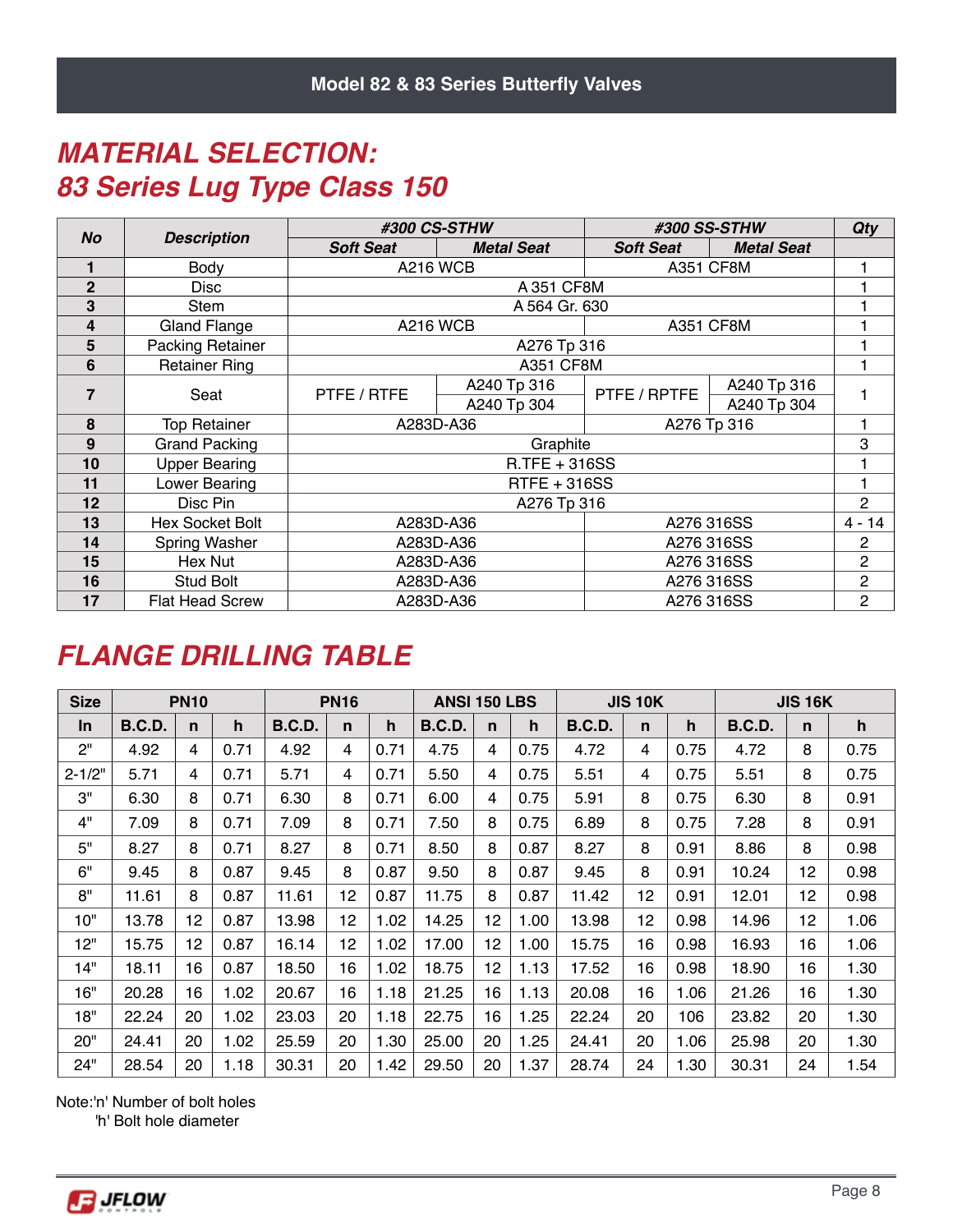# *DIMENSIONS: Model 83 Series Lug Type, Class 300*







| <b>Size</b> | H     | H1   | H <sub>2</sub> | H <sub>3</sub> | Ød   | F    | ØD    | <b>B.C.D1</b> |      |
|-------------|-------|------|----------------|----------------|------|------|-------|---------------|------|
| 2"          | 8.63  | 2.36 | 6.27           | 0.60           | 0.51 | 0.43 | 1.65  | 2.76          | 1.73 |
| $2 - 1/2"$  | 9.54  | 2.76 | 6.78           | 0.60           | 0.63 | 0.55 | 2.40  | 2.76          | 1.81 |
| З"          | 9.85  | 3.01 | 6.84           | 0.60           | 0.63 | 0.55 | 2.91  | 2.76          | 1.89 |
| 4"          | 11.07 | 3.54 | 7.53           | 0.70           | 0.63 | 0.55 | 3.70  | 2.76          | 2.13 |
| 5"          | 12.55 | 4.09 | 8.45           | 0.70           | 0.71 | 0.55 | 4.65  | 2.76          | 2.24 |
| 6"          | 13.62 | 4.53 | 9.09           | 0.75           | 0.87 | 0.67 | 5.51  | 2.76          | 2.28 |
| 8"          | 15.91 | 5.65 | 10.26          | 0.81           | 0.87 | 0.87 | 7.40  | 2.76          | 2.87 |
| 10"         | 18.44 | 6.69 | 11.75          | 0.81           | 1.10 | 0.87 | 9.39  | 4.02          | 3.82 |
| 12"         | 20.71 | 7.83 | 12.88          | 0.95           | 1.10 | 0.87 | 11.02 | 4.02          | 3.62 |

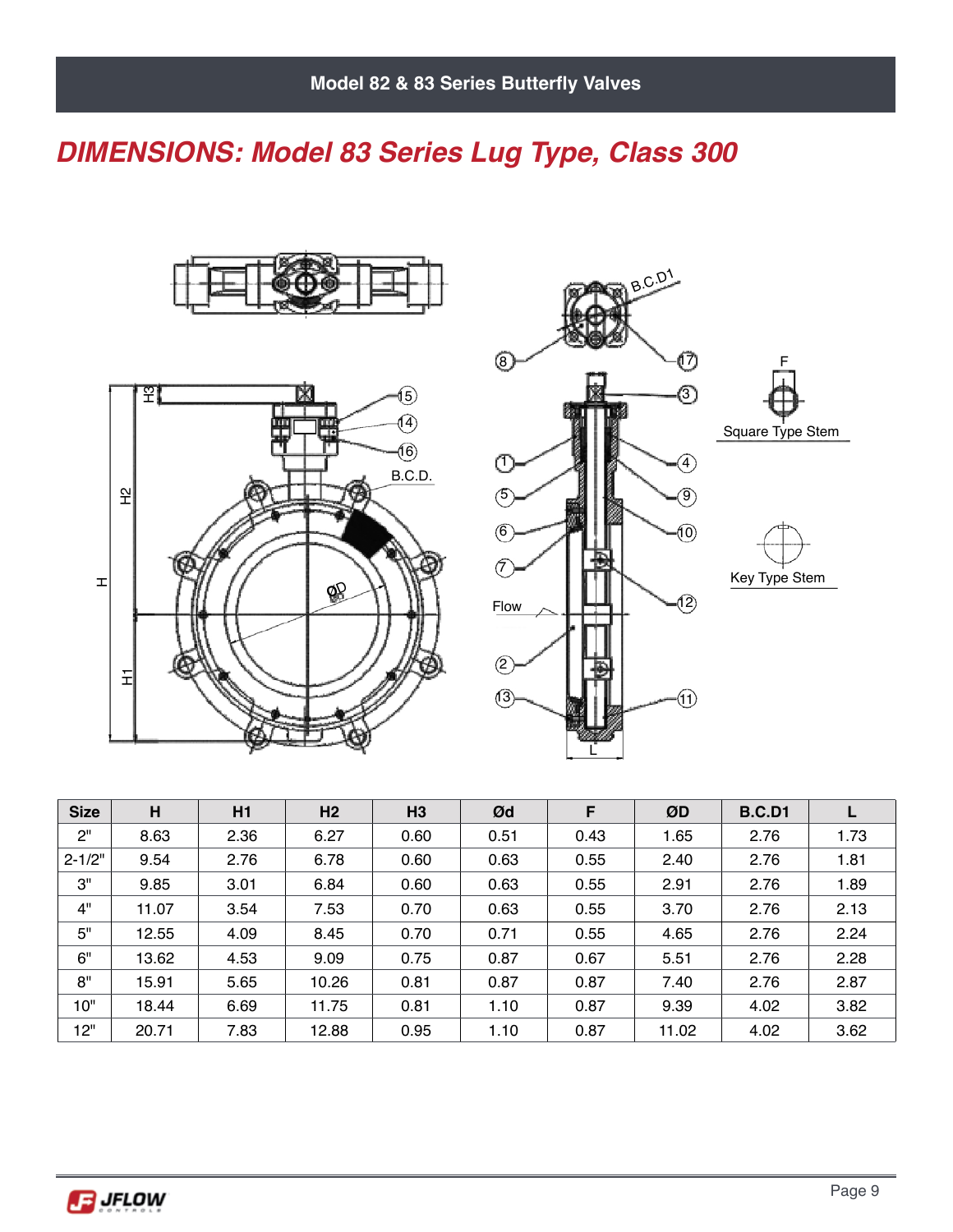### *MATERIAL SELECTION: 83 Series Lug Type Class 300*

|                |                         |                  | #300 CS-STHL      | #300 SS-STHL     |                   | <b>Qty</b>     |
|----------------|-------------------------|------------------|-------------------|------------------|-------------------|----------------|
| <b>No</b>      | <b>Description</b>      | <b>Soft Seat</b> | <b>Metal Seat</b> | <b>Soft Seat</b> | <b>Metal Seat</b> |                |
|                | Body                    |                  | <b>A216 WCB</b>   | <b>A351 CF8M</b> |                   |                |
| $\overline{2}$ | Disc                    |                  | A 351 CF8M        |                  |                   |                |
| 3              | Stem                    |                  | A 564 Gr. 630     |                  |                   |                |
| 4              | Gland Flange            |                  | <b>A216 WCB</b>   | <b>A351 CF8M</b> |                   |                |
| 5              | <b>Packing Retainer</b> |                  | A276 Tp 316       |                  |                   |                |
| 6              | <b>Retainer Ring</b>    |                  | <b>A351 CF8M</b>  |                  |                   |                |
| 7              | Seat                    | PTFE / RTFE      | A240 Tp 316       | PTFE / RPTFE     | A240 Tp 316       |                |
|                |                         |                  | A240 Tp 304       |                  | A240 Tp 304       |                |
| 8              | <b>Top Retainer</b>     |                  | A283D-A36         | A276 Tp 316      |                   |                |
| 9              | <b>Grand Packing</b>    |                  | Graphite          |                  |                   | 3              |
| 10             | <b>Upper Bearing</b>    |                  | $R.TFE + 316SS$   |                  |                   |                |
| 11             | Lower Bearing           |                  | RTFE + 316SS      |                  |                   |                |
| 12             | Disc Pin                |                  | A276 Tp 316       |                  |                   | $\overline{2}$ |
| 13             | Hex Socket Bolt         |                  | A283D-A36         |                  | A276 316SS        | $4 - 14$       |
| 14             | Spring Washer           | A283D-A36        |                   |                  | A276 316SS        | $\overline{c}$ |
| 15             | Hex Nut                 |                  | A283D-A36         |                  | A276 316SS        | $\overline{c}$ |
| 16             | <b>Stud Bolt</b>        |                  | A283D-A36         | A276 316SS       | $\overline{c}$    |                |
| 17             | <b>Flat Head Screw</b>  |                  | A283D-A36         |                  | A276 316SS        | $\overline{c}$ |

#### *FLANGE DRILLING TABLE*

| <b>Size</b> | <b>ANSI 300</b> |    | <b>J1S 16K/20K</b> |               | <b>JIS 30K</b> |      | <b>PN25</b>   |    |      | <b>PN40</b>   |              |      |               |              |      |
|-------------|-----------------|----|--------------------|---------------|----------------|------|---------------|----|------|---------------|--------------|------|---------------|--------------|------|
| IN          | <b>B.C.D.</b>   | n  | h                  | <b>B.C.D.</b> | $\mathsf{n}$   | h    | <b>B.C.D.</b> | n  | h    | <b>B.C.D.</b> | $\mathsf{n}$ | h    | <b>B.C.D.</b> | $\mathsf{n}$ | h    |
| 2"          | 5.00            | 8  | 0.75               | 4.72          | 8              | 0.75 | 5.12          | 8  | 0.75 | 4.92          | 4            | 0.71 | 4.92          | 4            | 0.71 |
| $2 - 1/2"$  | 5.87            | 8  | 0.87               | 5.51          | 8              | 0.75 | 6.3           | 8  | 0.91 | 5.71          | 8            | 0.71 | 5.71          | 8            | 0.71 |
| 3"          | 6.63            | 8  | 0.87               | 6.30          | 8              | 0.91 | 6.69          | 8  | 0.91 | 6.30          | 8            | 0.71 | 6.30          | 8            | 0.71 |
| 4"          | 7.87            | 8  | 0.87               | 7.28          | 8              | 0.98 | 7.68          | 8  | 0.98 | 7.48          | 8            | 0.87 | 7.48          | 8            | 0.87 |
| 5"          | 9.25            | 8  | 0.87               | 8.86          | 8              | 0.98 | 9.06          | 8  | 0.98 | 8.66          | 8            | 1.02 | 8.66          | 8            | 1.02 |
| 6"          | 10.62           | 12 | 0.87               | 10.24         | 12             | 0.98 | 10.83         | 12 | 1.06 | 9.84          | 8            | 1.02 | 9.84          | 8            | 1.02 |
| 8"          | 13.00           | 12 | 1.00               | 12.01         | 12             | 0.98 | 12.60         | 12 | 1.06 | 12.20         | 12           | 1.02 | 12.60         | 12           | 1.18 |
| 10"         | 15.25           | 16 | 1.13               | 14.96         | 12             | 1.06 | 15.35         | 12 | .30  | 14.57         | 12           | 1.18 | 15.16         | 12           | 1.30 |
| 12"         | 17.75           | 16 | $\overline{.25}$   | 16.93         | 16             | 1.06 | 17.72         | 16 | 1.30 | 16.93         | 16           | 1.18 | 17.72         | 16           | 1.30 |

Note:'n' Number of bolt holes

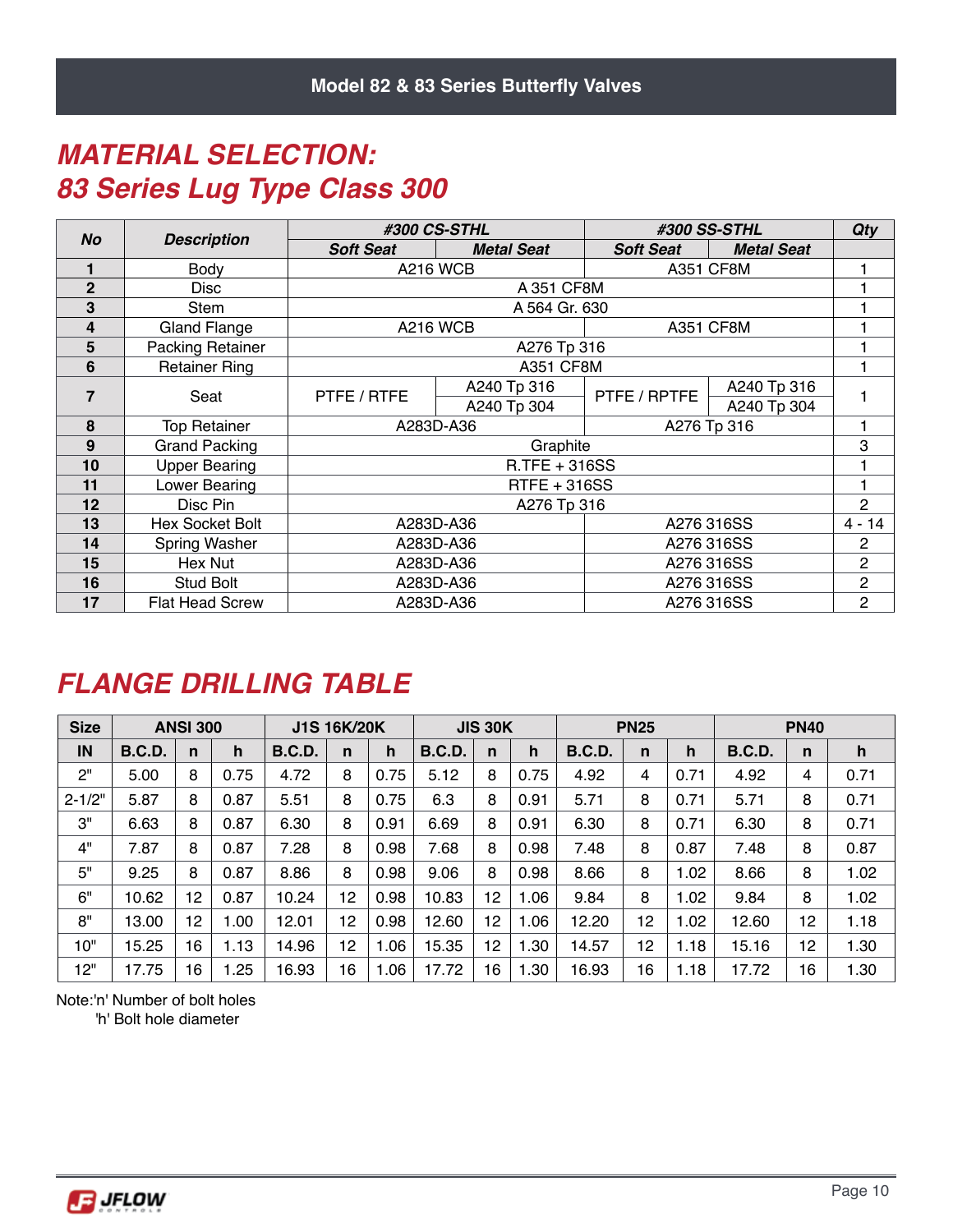#### *TORQUE DATA: HIGH PERFORMANCE BUTTERFLY VALVES*

| <b>Lbs</b>  |         |                                    | Class 150 |                   | Class 300                          |                    |                   |                |  |  |
|-------------|---------|------------------------------------|-----------|-------------------|------------------------------------|--------------------|-------------------|----------------|--|--|
| $\ln$       |         | <b>Actuated Torque: Ibs/inches</b> |           |                   | <b>Actuated Torque: Ibs/inches</b> |                    |                   |                |  |  |
| <b>Size</b> |         | <b>Teflon Seat</b>                 |           | <b>Metal Seat</b> |                                    | <b>Teflon Seat</b> | <b>Metal Seat</b> |                |  |  |
| <b>In</b>   | 150 psi | <b>285 psi</b>                     | 150 psi   | <b>285 psi</b>    | 150 psi                            | <b>500 psi</b>     | 150 psi           | <b>500 psi</b> |  |  |
| 2"          | 200     | 270                                | 564       | 677               | 220                                | 520                | 990               | 1550           |  |  |
| $2 - 1/2"$  | 200     | 270                                | 564       | 677               | 220                                | 520                | 900               | 1550           |  |  |
| 3"          | 200     | 270                                | 564       | 677               | 220                                | 520                | 900               | 1550           |  |  |
| 4"          | 225     | 470                                | 903       | 1128              | 250                                | 670                | 1200              | 1850           |  |  |
| 5"          | 540     | 680                                | 1467      | 2144              | 600                                | 1120               | 2800              | 5700           |  |  |
| 6"          | 540     | 680                                | 1467      | 2144              | 600                                | 1120               | 2800              | 5700           |  |  |
| 8"          | 910     | 1620                               | 2031      | 2595              | 1000                               | 2440               | 4100              | 8100           |  |  |
| 10"         | 1620    | 2530                               | 3385      | 4288              | 1800                               | 4640               | 6800              | 14500          |  |  |
| 12"         | 2530    | 3600                               | 4513      | 5190              | 2790                               | 7480               | 9100              | 23600          |  |  |
| 14"         | 3720    | 5970                               |           |                   | 4130                               | 10200              |                   |                |  |  |
| 16"         | 5530    | 9180                               |           |                   | 6140                               | 17070              |                   |                |  |  |
| 18"         | 6840    | 11900                              |           |                   | 7600                               | 20400              |                   |                |  |  |
| 20"         | 10020   | 16970                              |           |                   | 11140                              | 31530              |                   |                |  |  |
| 24"         | 18330   | 32290                              |           |                   | 20370                              | 58820              |                   |                |  |  |

Note: All torques shown on the chart were derived from test data using water at 41°F. For torques using dry gases, multiply these numbers by 1.6. Above table has additional 30% safety factor to average net torque. For severe services, or unusual fluids or slurries, consult J Flow Controls. For 600 & 700 psig torque, please consult J Flow Controls.

The torques listed are applicable to sea water, lubricating type of hydro carbons and most media at temperatures of 32°F to 180°F. The operating seed of the actuator must be considered in order to avoid water hammer when the valve is closed in conjunction with liquid.

The factors affect the torque required to operate butterfly valves:

- Valve diameter
- Velocity
- Shaft diameter
- 
- 
- Shape of disc<br>• System head System head characteristics
- Bearing friction coefficient • Type of seat material
- Piping arrangement
- Shut off pressure
- 

Actuator torques can be calculated using the following formulas:

- $Ta = Tb + Ts + Th = 1.2Tb \pm Td$
- $Ts = CsD<sup>2</sup>$
- Tb 4.17D<sup>2</sup>dfp
- $Td = CtD^{3}P$
- $Th = 3.06D<sup>4</sup>$
- $V = CfVp = \underline{Q}$ 0.785D<sup>2</sup>
- Ta: The required actuator torque (lb-ft)
- $Ts =$  Seat or unseating torque (lb-ft)
- $Td = Dynamic torque (lb-fit)$
- $Th = Hydrostatic torque (lb-fit)$
- $Q =$  Flow (cubic per second)
- $V =$  Velocity (feet per second)
- $D =$  Diameter of valve (feet)
- $d =$  diameter of shaft (inch)
- $P =$  Pressure drop across valve (psi)
- $CS = Coefficient$  of seating or unseating torque
- $Ct = Coefficient of dynamic torque$
- $Cf = Coefficient of flow$
- $f =$  Bearing friction coefficient

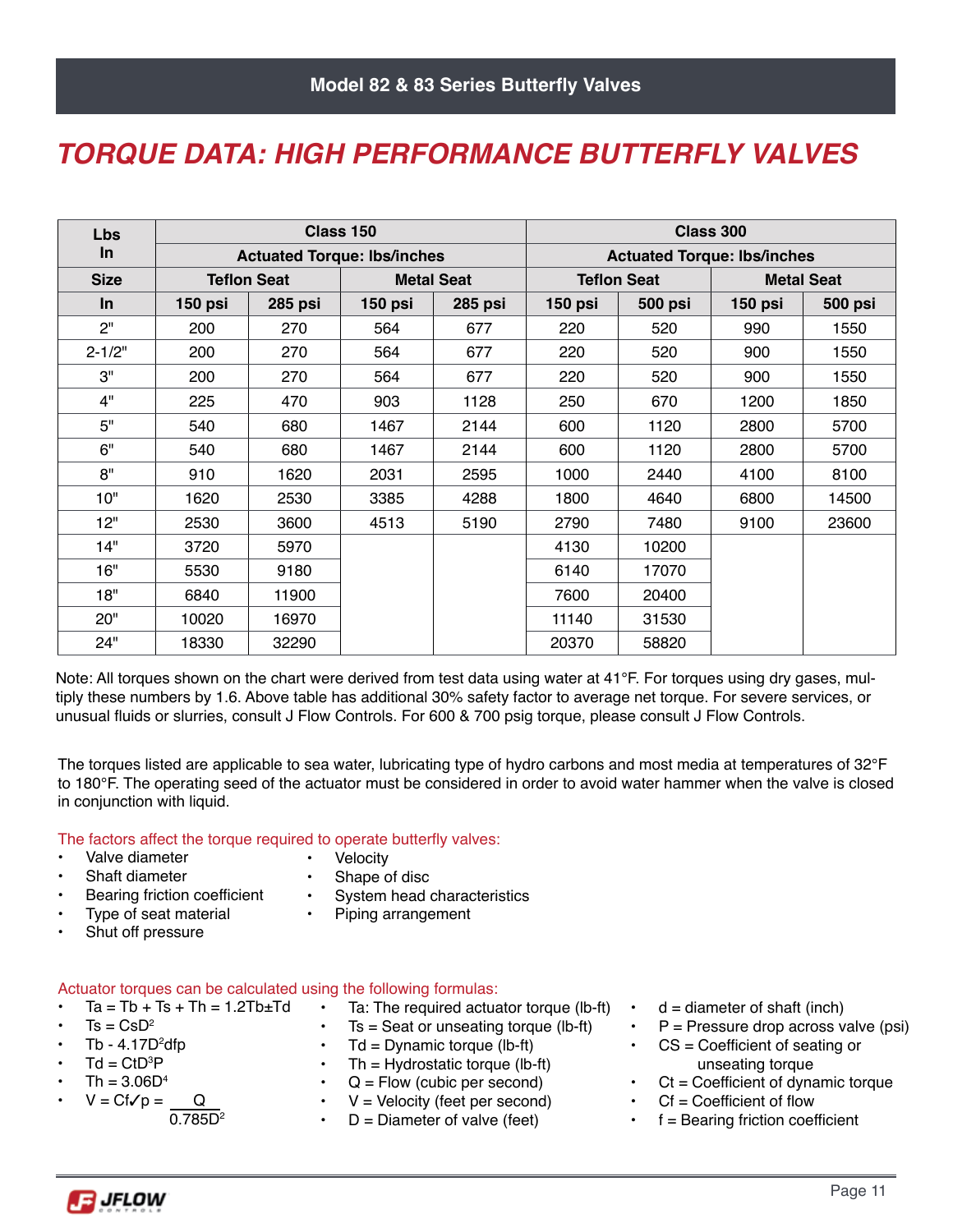## *CV FLOW COEFFICIENT CHARTS:*

The size of butterfly valves used for control purpose should be calculated on the basis of the operating characteristics. In order to achieve optimum control, the flow coefficient (Cv) below need to be considered.

Flow Coefficient for J Flow Controls Butterfly Valves

| Class 150  | <b>Disc Opening</b> |            |              |            |            |            |            |            |  |  |  |  |
|------------|---------------------|------------|--------------|------------|------------|------------|------------|------------|--|--|--|--|
| $\ln$      | $20^\circ$          | $30^\circ$ | $40^{\circ}$ | $50^\circ$ | $60^\circ$ | $70^\circ$ | $80^\circ$ | $90^\circ$ |  |  |  |  |
| 2"         | 6                   | 14         | 25           | 39         | 56         | 76         | 99         | 102        |  |  |  |  |
| $2 - 1/2"$ | 9                   | 21         | 37           | 56         | 80         | 110        | 142        | 146        |  |  |  |  |
| 3"         | 14                  | 32         | 57           | 87         | 125        | 171        | 221        | 228        |  |  |  |  |
| 4"         | 27                  | 63         | 114          | 171        | 248        | 338        | 437        | 451        |  |  |  |  |
| 5"         | 43                  | 100        | 180          | 271        | 392        | 535        | 692        | 714        |  |  |  |  |
| 6"         | 66                  | 154        | 278          | 419        | 607        | 827        | 1070       | 1103       |  |  |  |  |
| 8"         | 124                 | 289        | 520          | 784        | 1135       | 1584       | 2002       | 2064       |  |  |  |  |
| 10"        | 211                 | 492        | 886          | 1336       | 1934       | 2638       | 3411       | 3517       |  |  |  |  |
| 12"        | 290                 | 677        | 1219         | 1838       | 2660       | 3628       | 4690       | 4837       |  |  |  |  |
| 14"        | 392                 | 914        | 1646         | 2481       | 3592       | 4898       | 6530       | 6857       |  |  |  |  |
| 16"        | 531                 | 1230       | 2229         | 3361       | 4865       | 6634       | 8845       | 9287       |  |  |  |  |
| 18"        | 684                 | 1596       | 3873         | 4332       | 6270       | 8550       | 11270      | 11400      |  |  |  |  |
| 20"        | 828                 | 1932       | 3478         | 5244       | 7590       | 10350      | 13800      | 14420      |  |  |  |  |
| 24"        | 1260                | 2940       | 5292         | 7890       | 11550      | 15750      | 21000      | 22050      |  |  |  |  |

| Class 300  | <b>Disc Opening</b> |            |              |            |            |            |            |            |  |  |  |  |
|------------|---------------------|------------|--------------|------------|------------|------------|------------|------------|--|--|--|--|
| <b>In</b>  | $20^{\circ}$        | $30^\circ$ | $40^{\circ}$ | $50^\circ$ | $60^\circ$ | $70^\circ$ | $80^\circ$ | $90^\circ$ |  |  |  |  |
| 2"         | 6                   | 13         | 24           | 36         | 52         | 71         | 95         | 100        |  |  |  |  |
| $2 - 1/2"$ | 8                   | 19         | 34           | 52         | 75         | 102        | 136        | 143        |  |  |  |  |
| 3"         | 13                  | 30         | 53           | 81         | 117        | 159        | 212        | 223        |  |  |  |  |
| 4"         | 25                  | 58         | 104          | 157        | 228        | 310        | 414        | 435        |  |  |  |  |
| 5"         | 40                  | 92         | 165          | 248        | 361        | 491        | 655        | 688        |  |  |  |  |
| 6"         | 60                  | 139        | 250          | 377        | 546        | 744        | 992        | 1041       |  |  |  |  |
| 8"         | 109                 | 255        | 459          | 692        | 1001       | 1365       | 1820       | 1911       |  |  |  |  |
| 10"        | 183                 | 426        | 767          | 1156       | 1673       | 2282       | 3042       | 3194       |  |  |  |  |
| 12"        | 253                 | 590        | 1063         | 1602       | 2319       | 3163       | 4217       | 4428       |  |  |  |  |
| 14"        | 326                 | 760        | 1368         | 2063       | 2986       | 4072       | 5430       | 5702       |  |  |  |  |
| 16"        | 435                 | 1015       | 1827         | 2755       | 3988       | 5438       | 7850       | 8243       |  |  |  |  |
| 18"        | 555                 | 1295       | 2331         | 3515       | 5088       | 6938       | 9250       | 9712       |  |  |  |  |
| 20"        | 630                 | 1470       | 2646         | 3990       | 5775       | 7875       | 10150      | 10658      |  |  |  |  |
| 24"        | 966                 | 2254       | 4057         | 6118       | 8855       | 12075      | 16100      | 16205      |  |  |  |  |

Cv is in imperial units, the water flow in U.S. gallons per minute which passes through the valve giving a pressure drop of 1 pis at a temperature of 68°F

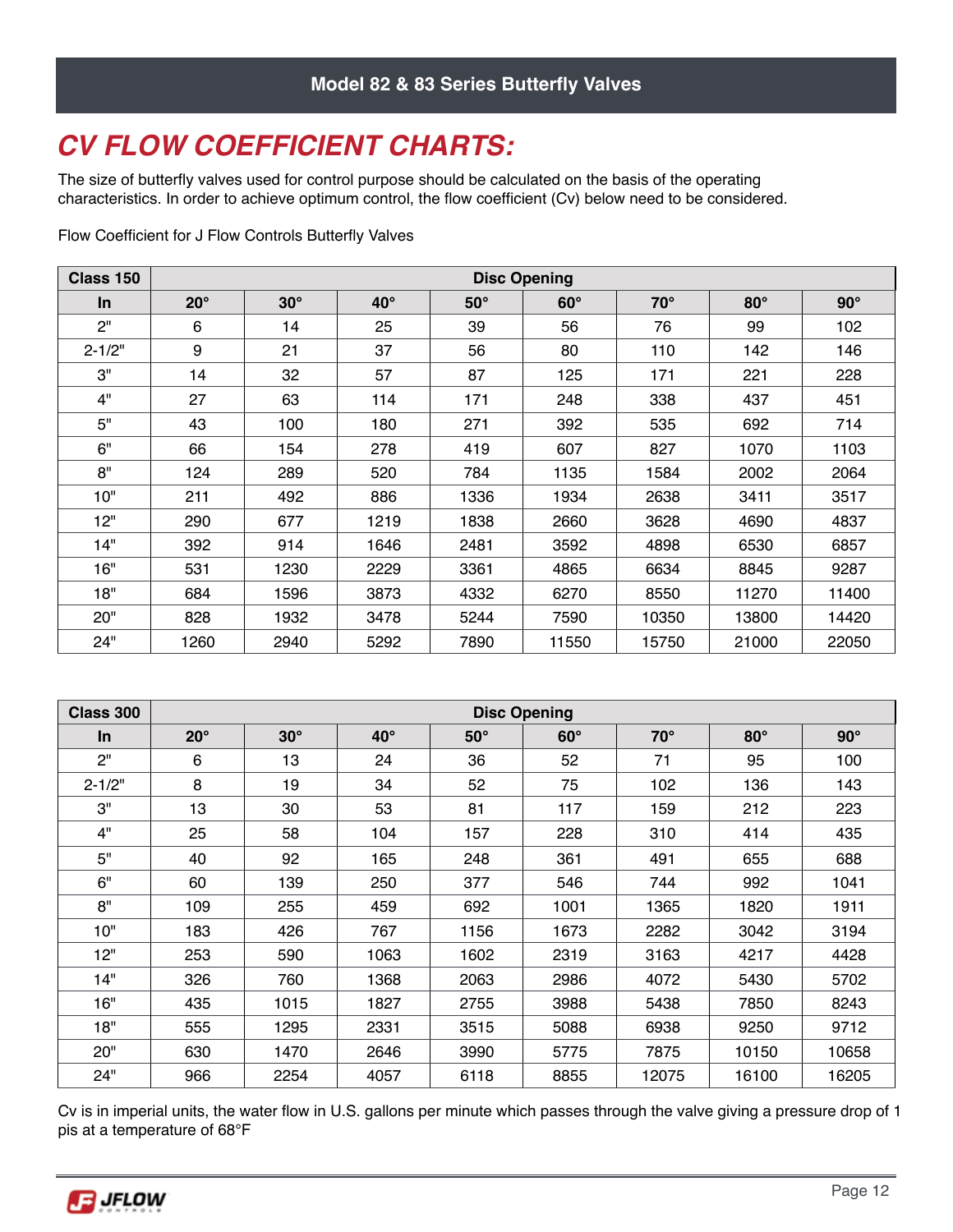#### *TECHNICAL DATA Pressure vs Temperature*





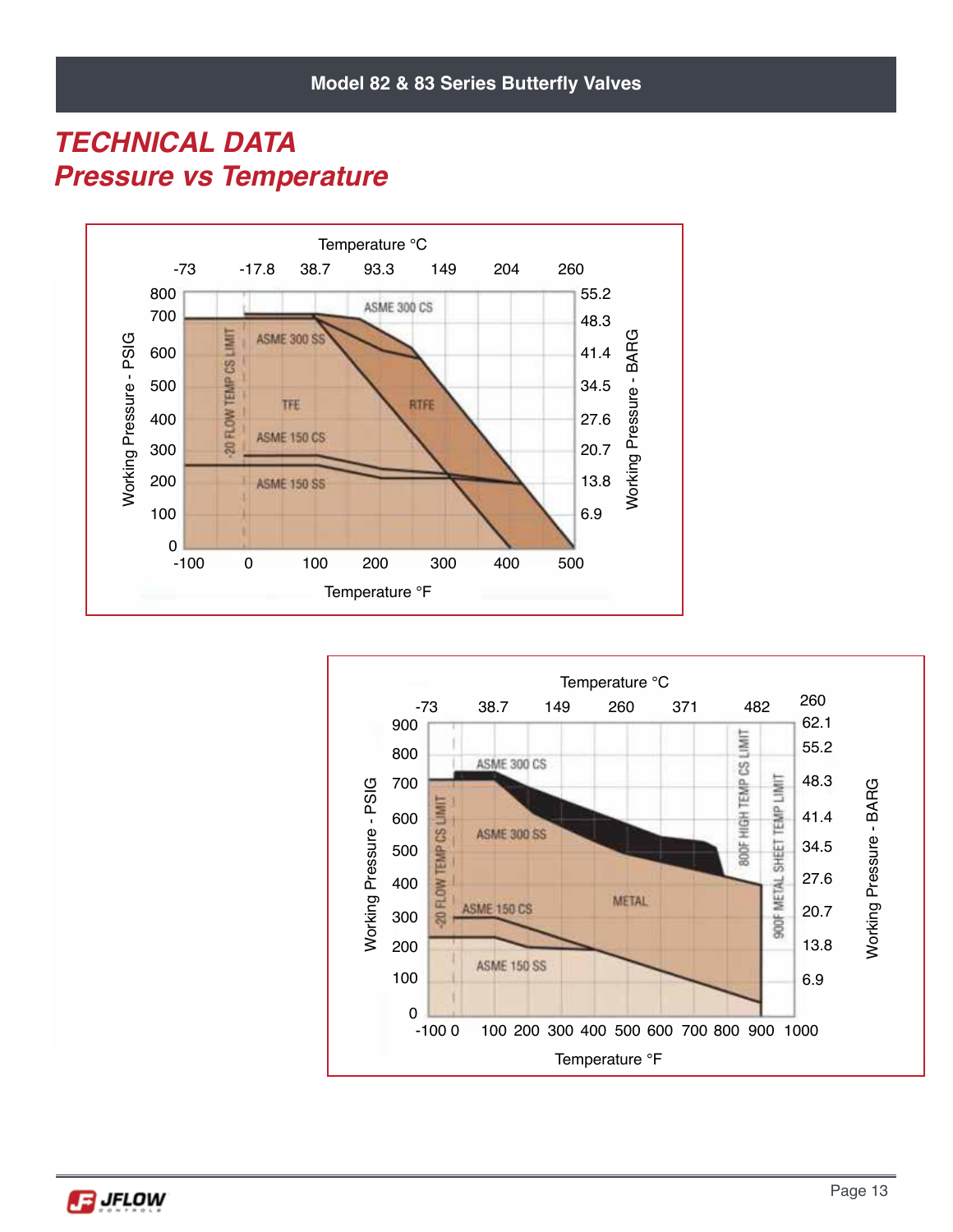#### *BUTTERFLY VALVE TOP FLANGE DIMENSION - CLASS 150*







|            | Ød   | т    | ØC   | N    | Øh   | A    | <b>DD</b> | B    | W              | н    | E    | <b>ISO</b>      |
|------------|------|------|------|------|------|------|-----------|------|----------------|------|------|-----------------|
| 2"         | 0.51 | 0.47 | 2.76 | 0.55 | 0.35 | 0.43 | 2.80      | ٠    | $\blacksquare$ | 0.60 | ۰    | F07             |
| $2 - 1/2"$ | 0.63 | 0.47 | 2.76 | 0.55 | 0.35 | 0.55 | 2.80      | ۰    | ۰              | 0.60 |      | F07             |
| 3"         | 0.63 | 0.47 | 2.76 | 0.55 | 0.35 | 0.55 | 2.80      | ٠    | ۰              | 0.60 |      | F07             |
| 4"         | 0.63 | 0.47 | 2.76 | 0.55 | 0.35 | 0.55 | 2.80      | ٠    | ۰              | 0.70 |      | F07             |
| 5"         | 0.71 | 0.55 | 2.76 | 0.55 | 0.35 | 0.63 | 2.80      | ٠    | ۰              | 0.70 |      | F07             |
| 6"         | 0.87 | 0.55 | 2.76 | 0.55 | 0.35 | 0.67 | 2.80      | ۰    | ۰              | 0.75 |      | F07             |
| 8"         | 0.87 | 0.63 | 2.76 | 0.55 | 0.35 | 0.67 | 2.80      | ٠    | ٠              | 0.81 |      | F07             |
| 10"        | 1.00 | 0.71 | 4.02 | 0.55 | 0.43 | 0.87 | 3.74      | ٠    | ۰              | 0.81 |      | F <sub>10</sub> |
| 12"        | 1.10 | 0.71 | 4.02 | 0.55 | 0.43 | 0.87 | 3.74      |      | ۰              | 0.95 |      | F <sub>10</sub> |
| 14"        | 1.50 | 0.71 | 5.51 | 0.55 | 0.71 | ۰.   | 6.30      | 0.20 | 0.47           | 2.76 | 2.36 | F14             |
| 16"        | 1.77 | 0.79 | 6.50 | 0.55 | 0.87 | ۰    | 6.30      | 0.20 | 0.47           | 3.48 | 2.76 | F <sub>16</sub> |
| 18"        | 2.20 | 0.79 | 6.50 | 0.55 | 0.87 | ۰    | 6.30      | 0.20 | 0.47           | 3.48 | 2.76 | F <sub>16</sub> |
| 20"        | 2.20 | 0.79 | 6.50 | 0.55 | 0.87 | ۰    | 6.30      | 0.20 | 0.47           | 3.48 | 2.76 | F16             |
| 24"        | 2.20 | 0.79 | 6.50 | 0.55 | 0.87 | ۰    | 6.30      | 0.20 | 0.47           | 3.48 | 2.76 | F <sub>16</sub> |

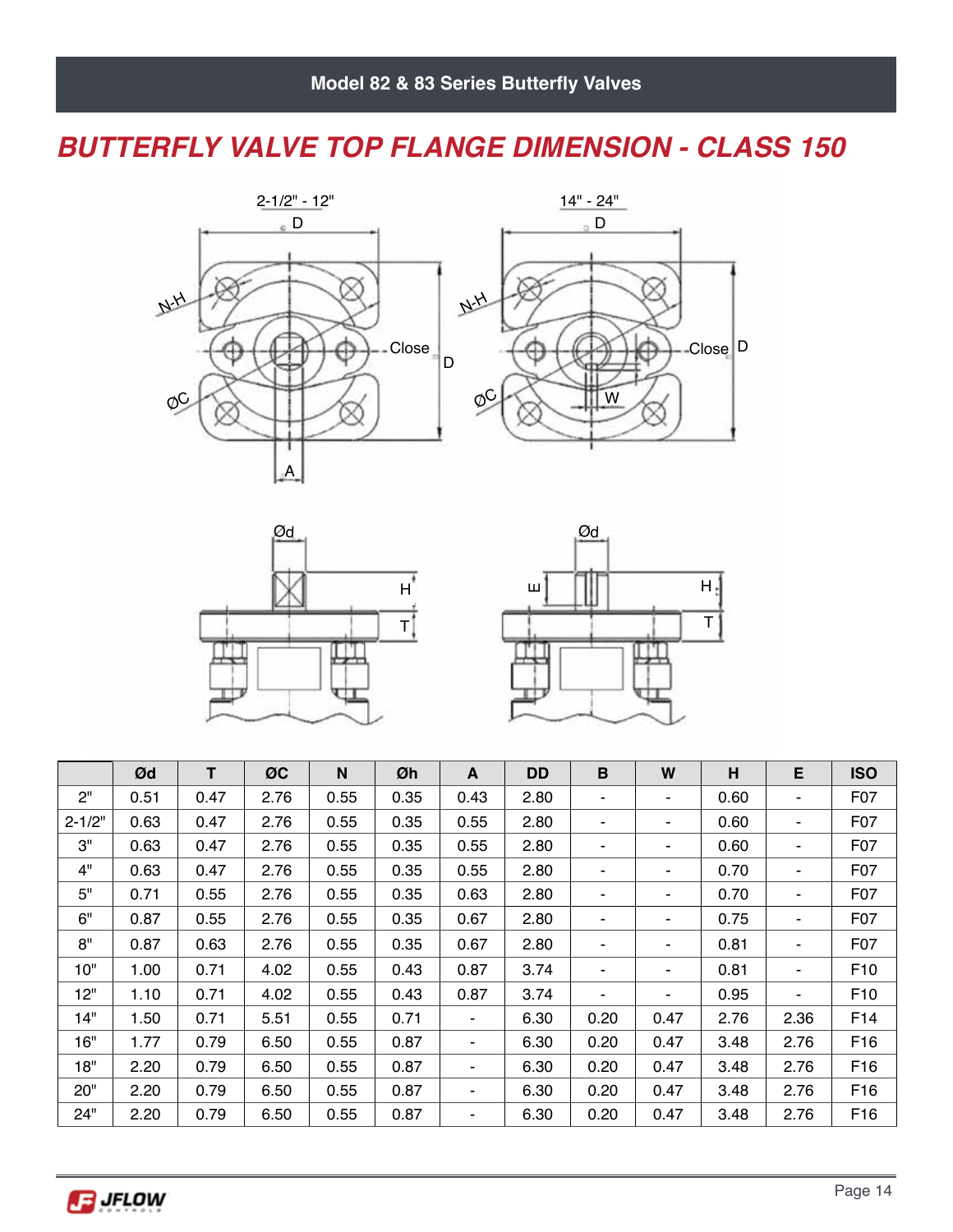#### *BUTTERFLY VALVE TOP FLANGE DIMENSION - CLASS 300*







|            | Ød   | т    | ØC   | N    | Øh   | A    | <b>DD</b> | В | W | н    | E | <b>ISO</b>      |
|------------|------|------|------|------|------|------|-----------|---|---|------|---|-----------------|
| 2"         | 0.51 | 0.47 | 2.76 | 0.55 | 0.35 | 0.43 | 2.80      | ٠ | ۰ | 0.60 |   | F07             |
| $2 - 1/2"$ | 0.63 | 0.47 | 2.76 | 0.55 | 0.35 | 0.55 | 2.80      | ٠ | ۰ | 0.60 |   | F07             |
| 3"         | 0.63 | 0.47 | 2.76 | 0.55 | 0.35 | 0.55 | 2.80      | ٠ | ۰ | 0.60 |   | F07             |
| 4"         | 0.63 | 0.47 | 2.76 | 0.55 | 0.35 | 0.55 | 2.80      |   | ۰ | 0.70 |   | F07             |
| 5"         | 0.71 | 0.55 | 2.76 | 0.55 | 0.35 | 0.63 | 2.80      | ۰ | ۰ | 0.70 |   | F07             |
| 6"         | 0.87 | 0.55 | 2.76 | 0.55 | 0.35 | 0.67 | 2.80      | ٠ | ۰ | 0.75 |   | F07             |
| 8"         | 0.87 | 0.63 | 4.02 | 0.55 | 0.43 | 0.87 | 3.74      | ٠ | ۰ | 0.81 |   | F <sub>10</sub> |
| 10"        | 1.00 | 0.71 | 4.02 | 0.55 | 0.43 | 0.87 | 3.74      | ٠ | ٠ | 0.81 |   | F <sub>10</sub> |
| 12"        | 1.10 | 0.71 | 4.02 | 0.55 | 0.43 | 0.87 | 3.74      | ۰ | ۰ | 0.95 |   | F <sub>10</sub> |

Note:

1. Standard: ISO 5211 F05 ~ F16

2. ØC; Øh tolerance: +0.1 / -0.0

3. Others tolerance: +0.3 / -0.0